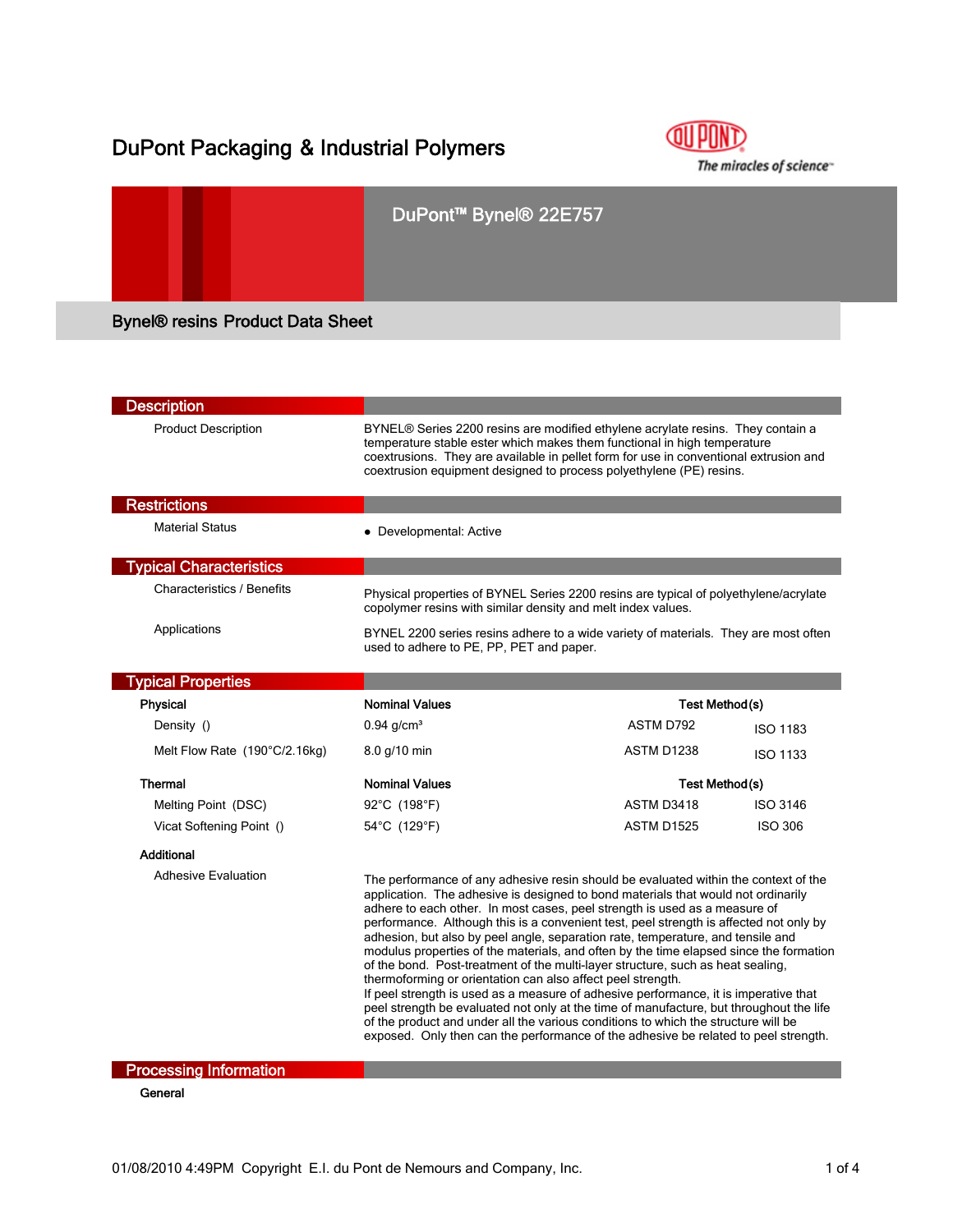Maximum Processing Temperature 310°C (590°F)

General Processing Information The temperature profiles shown below are for initial evaluations of BYNEL adhesive resins in the 2200 series. These profiles are designed to provide adequate exposure time of the adhesive resin to elevated temperatures.

> Because the BYNEL 2200 Series resins have low softening points, it is a good idea to run the rear of the extruder as cool as possible, then build quickly to the melt temperature. Water cooling of the screw and/or hopper feed throat may help avoid bridging problems.

> Specifically, in coextrusions with thermally sensitive resins such as EVOH or EVA, we suggest that the maximum melt temperature be limited to 235C (455F) to guard against overheating the EVOH or EVA. If adhesion results are adequate, we suggest evaluating even lower melt temperatures such as 210C - 220C (410F - 428F).

For coextrusion with polyamides, polyolefins or other thermally stable resins, the melt temperature can be higher. We suggest a maximum melt temperature of 310C (590F). This should provide acceptable bond strengths and film quality under almost all coextrusion conditions. If adhesion results are adequate, melt temperatures can be lowered. While it is possible to extrude BYNEL 2200 series resins as high as 310C (590F), such high extrusion temperatures, particularly when coupled with long residence times, may result in some film imperfections. In certain streamlined extrusion operations, where residence times are short, it may be possible to use temperatures higher than 285C (545F).

Variation of these suggested temperature profiles may be appropriate depending upon the screw configuration, potential extruder horsepower limitations, potential back pressure limitations, the need to match rheologies and/or the stability of the other resins in the coextrusion. Film quality will also depend upon the residence time of the adhesive resin in the system. Dead spots may result in localized overheating and should be avoided by ensuring the flow path for the adhesive is as streamlined as possible.

We suggest using any standard polyolefin working screw when extruding BYNEL 2200 series resins. Excessively deep flights should be avoided as they might result in poor melting of the adhesive resin. It is also important to properly size the extruder for the output desired. Running large extruders at very low RPMs should be avoided.

For producing monolayer adhesive films with BYNEL 2200 adhesive resins, extrusion conditions commonly used for converting ethylene acrylate resins into films can be employed.

When extruding BYNEL 2200 series resins as an exposed outer surface in a multi-layer coextrusion, problems related to the tackiness and high coefficient of friction of these products may be evident. In this case, it is suggested that the extrusion temperature be lowered to 160C - 210C (320F - 410F) or less. Addition of slip and silica-based antiblock packages may also be appropriate to prevent blocking and improve film handling, although these additive packages may modify the resin's bonding characteristics.

If the coextrusion process is stopped for short periods of time, the screw in the adhesive extruder should be kept turning at a low RPM level. For a permanent shutdown, the BYNEL adhesion resin should be purged out using an available polyethylene resin run at the same extrusion temperature used during the extrusion process of the adhesive resin. Making frequent changes in screw speed during the shutdown process and subsequent start-up will help remove the previous material from the system more effectively. Sometimes upon start-up of the adhesive resin, excessive amounts of gel may be observed. This may be due to the natural ability of the adhesive resin to act as a purging compound. In this case, continued extrusion will eventually clear up the problem.

| <b>Extrusion Coating/Lamination</b><br>Processing | <b>Nominal Values</b>              |
|---------------------------------------------------|------------------------------------|
| <b>Extrusion Processing Information</b>           | Proposed Extruder Set Temperatures |
| Feed Zone                                         | 160°C (320°F)                      |
| Second Zone                                       | 210°C (410°F)                      |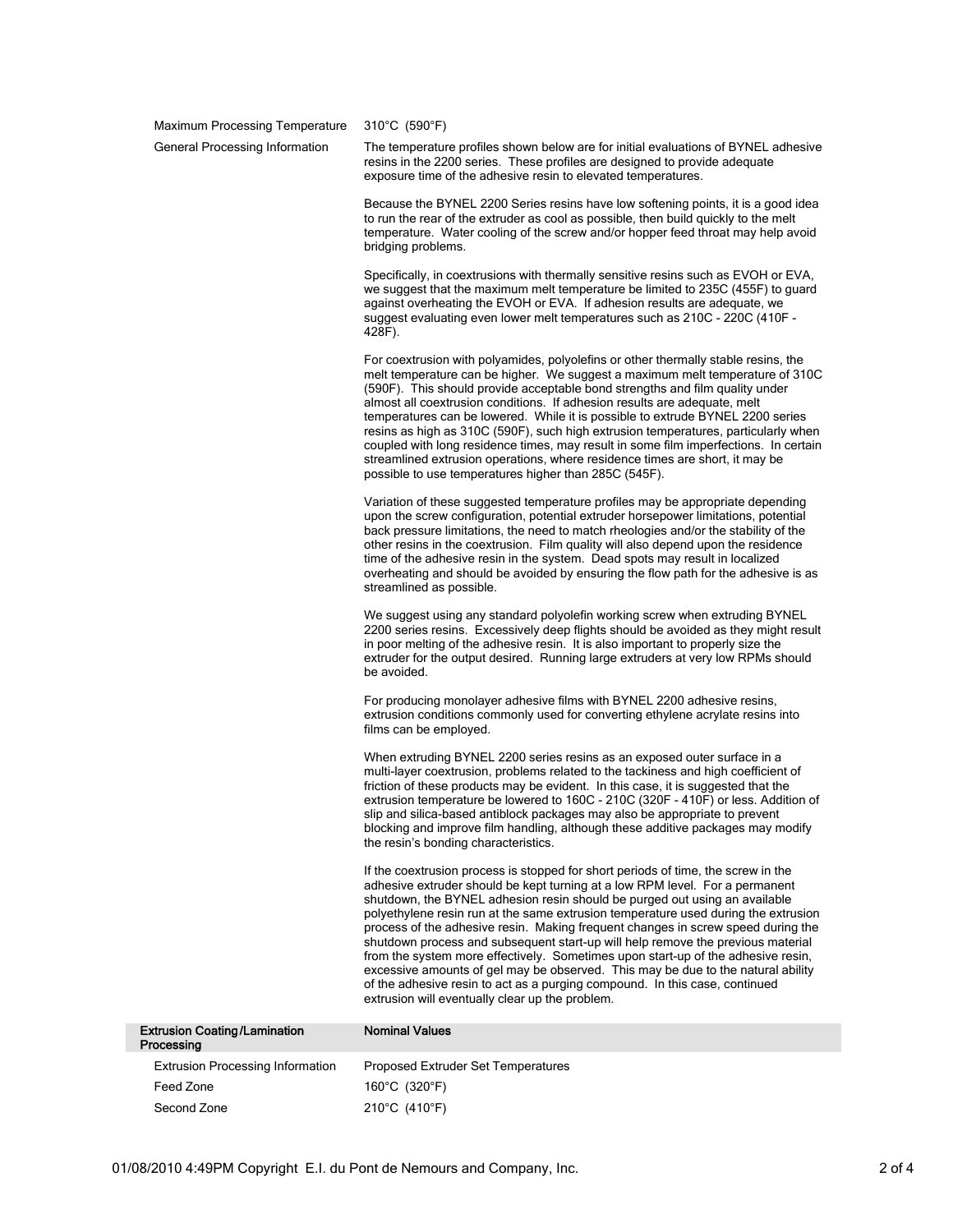| Third Zone   | 260°C (500°F)                      |
|--------------|------------------------------------|
| Fourth Zone  | 285°C (545°F)                      |
| Fifth Zone   | $285^{\circ}$ C (545 $^{\circ}$ F) |
| Adapter Zone | 285°C (545°F)                      |
| Die Zone     | 285°C (545°F)                      |

| <b>FDA Status Information</b> | BYNEL 22E757 resin conforms with the Code of Federal Regulations, Title 21,<br>Paragraph 177.1340, covering use in contact with all types of food, subject to<br>meeting the migration limits specified in the regulation.                                                                                                                                                                                                         |  |
|-------------------------------|------------------------------------------------------------------------------------------------------------------------------------------------------------------------------------------------------------------------------------------------------------------------------------------------------------------------------------------------------------------------------------------------------------------------------------|--|
| <b>Regulatory Information</b> | For information on regulatory compliance outside of the U.S., consult your local<br>DuPont representative.                                                                                                                                                                                                                                                                                                                         |  |
| Safety & Handling             | As with any hot material, care should be taken to protect the hands and other<br>exposed parts of the body when working with molten polymer.                                                                                                                                                                                                                                                                                       |  |
|                               | At temperatures above 310C (590F), these resins can evolve low concentrations of<br>fumes. When resins are overheated, more extensive decomposition may occur.<br>Because fumes produced during exposure to high temperatures may be<br>combustible, exposure of overheated resin to atmospheric oxygen should be<br>avoided if possible. Adequate local ventilation should be provided to remove the<br>fumes from the work area. |  |
|                               | Disposal of scrap material presents no special problems, and may be accomplished<br>by landfill or by incineration by a properly operated incinerator. Disposal should<br>comply with local, state, and federal regulations. Resin pellets can be a slipping<br>hazard. Loose pellets should be swept up promptly to prevent falls.                                                                                                |  |
|                               | For more detailed information on the safe handling and disposal of these resins, a<br>Product Safety Bulletin and OSHA Material Safety Data Sheets can be obtained<br>from the Regional Office serving you.                                                                                                                                                                                                                        |  |

## Read and Understand the Material Safety Data Sheet (MSDS) before using this product

### **Regional Centres**

DuPont operates in more than 70 countries. For help finding a local representative, please contact one of the following regional customer contact centers:

| <b>Americas</b>                                                                                                                                                                     | <b>Asia Pacific</b>                                                                                                                                                                                                               | <b>Europe / Middle East / Africa</b>                                                                                                                                    |
|-------------------------------------------------------------------------------------------------------------------------------------------------------------------------------------|-----------------------------------------------------------------------------------------------------------------------------------------------------------------------------------------------------------------------------------|-------------------------------------------------------------------------------------------------------------------------------------------------------------------------|
| DuPont Company, BMP26-2215<br>Lancaster Pike & Route 141<br>Wilmington, DE 19805 U.S.A.<br>Telephone +1 302-774-1161<br>Toll-free (USA) 800-628-6208, ext. 6<br>Fax +1 302-355-4056 | DuPont China Holding Co., Ltd.<br>Shanghai Branch<br>399 Keyuan Road, Bldg. 11<br>Zhangjiang Hi-Tech Park<br>Pudong New District, Shanghai<br>P.R. China (Postcode: 201203)<br>Telephone +86 21 3862 2888<br>Fax +86-21-3862-2889 | DuPont de Nemours Int'1, S.A.<br>2, Chemin du Pavillon Box 50<br>CH-1218 Le Grand Saconnex<br>Geneva, Switzerland<br>Telephone +41 22 717 51 11<br>Fax +41 22 717 55 00 |
| DuPont do Brasil, S.A.<br>Alameda Itapecuru, 506<br>06454-080 Barueri, SP Brasil<br>Telephone +55 11 4166 8000<br>Fax +55 11 4166 8736                                              |                                                                                                                                                                                                                                   |                                                                                                                                                                         |

**http://bynel.dupont.com**